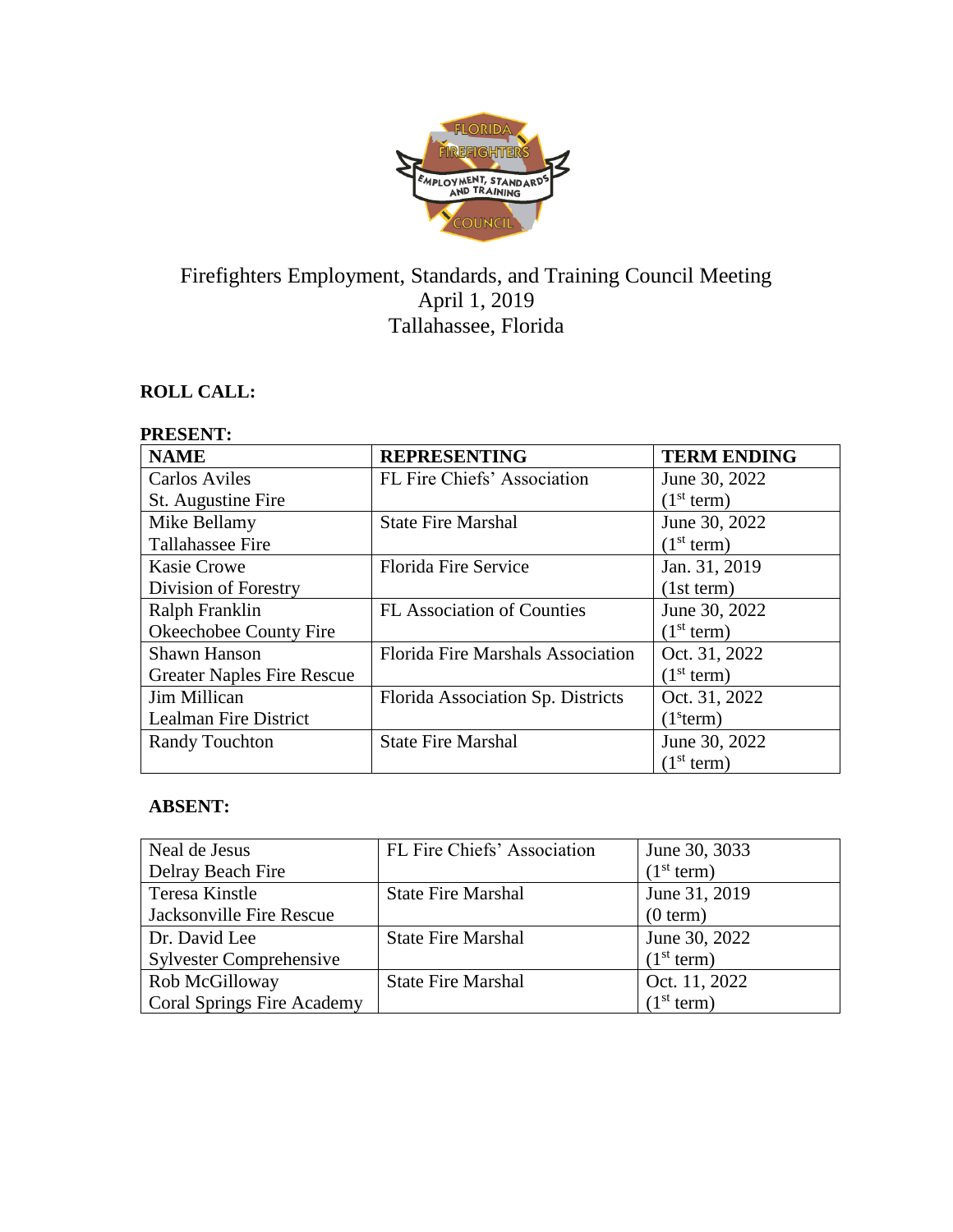The Firefighters Employment, Standards and Training Council meeting was called to order.

**On a motion duly made**, the minutes from the Firefighters Employment, Standards and Training Council held on January 24, 2019 were approved.

## **Motion carried**.

## **REPORT FROM DIVISION:** *given by Julius Halas, Director*

- Legislative Session
	- $\circ$  4<sup>th</sup> year for the Cancer Bill, has good momentum in Senate, some "hurdles" in the House. Has strong support from CFO Patronis and his staff. It is unfortunate that we (Florida) are roughly  $47<sup>th</sup>$  in the nation and still do not have cancer coverage
	- $\circ$  PTSD Florida, tied for 5<sup>th</sup> in the nation for coverage. Continued briefing from Worker's Comp on applications being received. At last briefing we were at 18 applications received. This is since the legislation went into effect (10/1/18) This number reflects ALL first responders that are eligible under the Bill
	- $\circ$  High Rise Retro Fit there is a good and bad Bill, good bill is still moving through. This is being watched carefully by all constituent groups
- Tallahassee Events
	- o Firefighter Memorial unveiling ceremony today at 3:43 p.m.
	- o Fire Service Awards this evening
	- o Ringing of the Bell 8:00 a.m. tomorrow
	- o Cabinet Meeting to follow Ringing of the Bell ceremony

#### **REPORT FROM THE BUREAU:** *given by Mike Tucker, Bureau Chief*

- Rule Making
	- o Fire Inspector training and curriculum language placement clean up
	- o Cancer/PTSD refined curriculum. Will be included in minimum standards program. Will also be stand-alone course(s).
	- o FFI/II curriculum listening sessions in progress (follow up to Job Task Analysis). The Bureau's goal is to roll the new curriculum out by January.
- Instructor Workshops
	- o First was last January at Fire Rescue East with tremendous feed back
	- o Second workshop being held May 2, at the Florida State Fire College during Instructor Conference